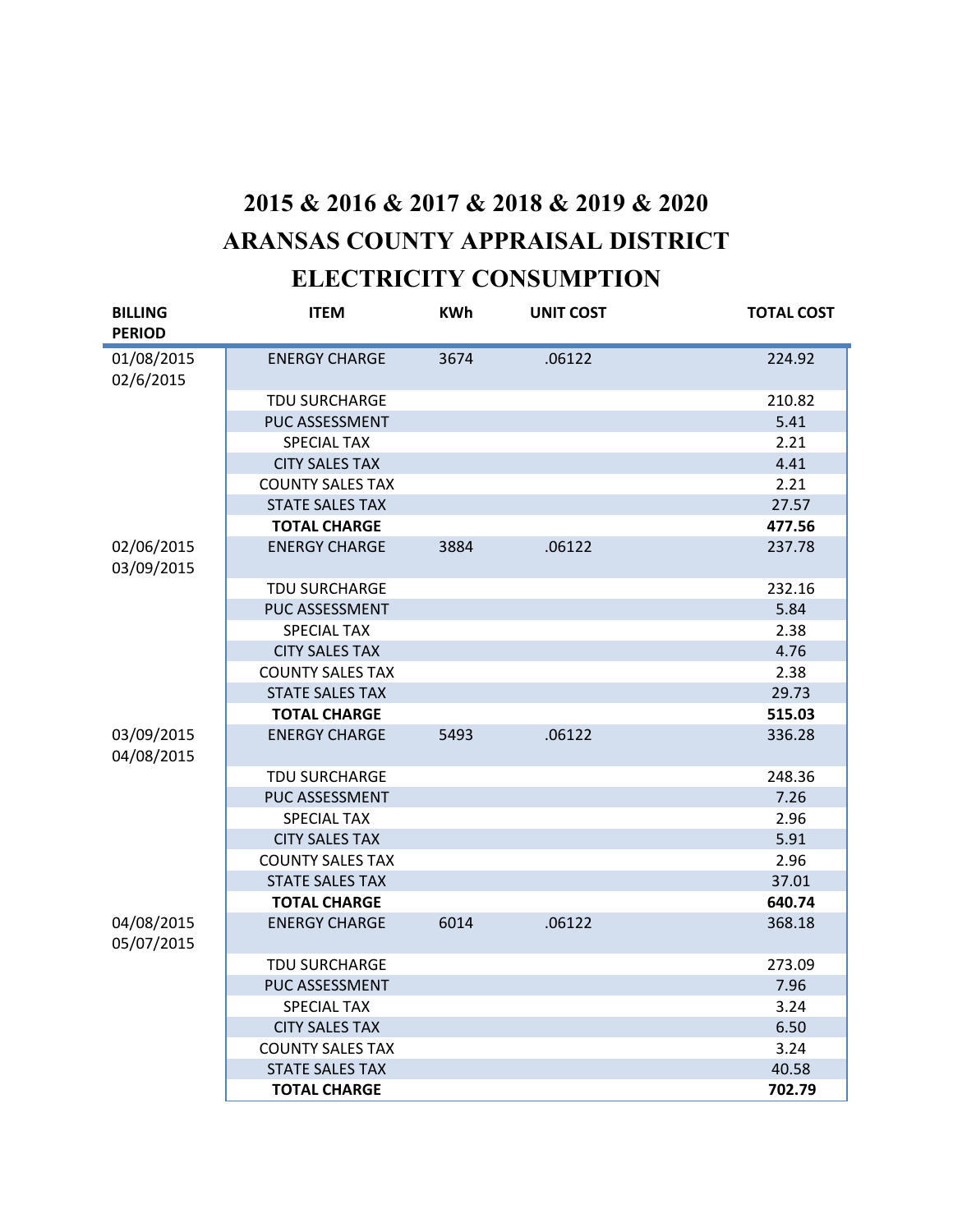| 05/07/2015<br>06/08/2015 | <b>ENERGY CHARGE</b>    | 7480 | .06122 | 457.93 |
|--------------------------|-------------------------|------|--------|--------|
|                          | <b>TDU SURCHARGE</b>    |      |        | 274.80 |
|                          | PUC ASSESSMENT          |      |        | 9.09   |
|                          | <b>SPECIAL TAX</b>      |      |        | 3.71   |
|                          | <b>CITY SALES TAX</b>   |      |        | 7.42   |
|                          | <b>COUNTY SALES TAX</b> |      |        | 3.71   |
|                          | <b>STATE SALES TAX</b>  |      |        | 46.36  |
|                          | <b>TOTAL CHARGE</b>     |      |        | 803.02 |
| 06/08/2015<br>07/08/2015 | <b>ENERGY CHARGE</b>    | 7869 | .06211 | 481.74 |
|                          | TDU SURCHARGE           |      |        | 284.15 |
|                          | PUC ASSESSMENT          |      |        | 9.50   |
|                          | <b>SPECIAL TAX</b>      |      |        | 3.88   |
|                          | <b>CITY SALES TAX</b>   |      |        | 7.76   |
|                          | <b>COUNTY SALES TAX</b> |      |        | 3.88   |
|                          | <b>STATE SALES TAX</b>  |      |        | 48.45  |
|                          | <b>TOTAL CHARGE</b>     |      |        | 839.36 |
| 07/08/201<br>08/06/2015  | <b>ENERGY CHARGE</b>    | 7988 | .06122 | 489.03 |
|                          | TDU SURCHARGE           |      |        | 290.33 |
|                          | PUC ASSESSMENT          |      |        | 9.67   |
|                          | <b>SPECIAL TAX</b>      |      |        | 3.95   |
|                          | <b>CITY SALES TAX</b>   |      |        | 7.89   |
|                          | <b>COUNTY SALES TAX</b> |      |        | 3.95   |
|                          | <b>STATE SALES TAX</b>  |      |        | 49.30  |
|                          | <b>TOTAL CHARGE</b>     |      |        | 854.12 |
| 08/06/2015<br>09/04/2015 | <b>ENERGY CHARGE</b>    | 7793 | .06122 | 477.09 |
|                          | <b>TDU SURCHARGE</b>    |      |        | 281.78 |
|                          | PUC ASSESSMENT          |      |        | 9.42   |
|                          | <b>SPECIAL TAX</b>      |      |        | 3.84   |
|                          | <b>CITY SALES TAX</b>   |      |        | 7.68   |
|                          | <b>COUNTY SALES TAX</b> |      |        | 3.84   |
|                          | <b>STATE SALES TAX</b>  |      |        | 48.03  |
|                          | <b>TOTAL CHARGE</b>     |      |        | 831.68 |
| 09/04/2015<br>10/06/2015 | <b>ENERGY CHARGE</b>    | 8155 | .06122 | 499.25 |
|                          | TDU SURCHARGE           |      |        | 286.03 |
|                          | PUC ASSESSMENT          |      |        | 9.74   |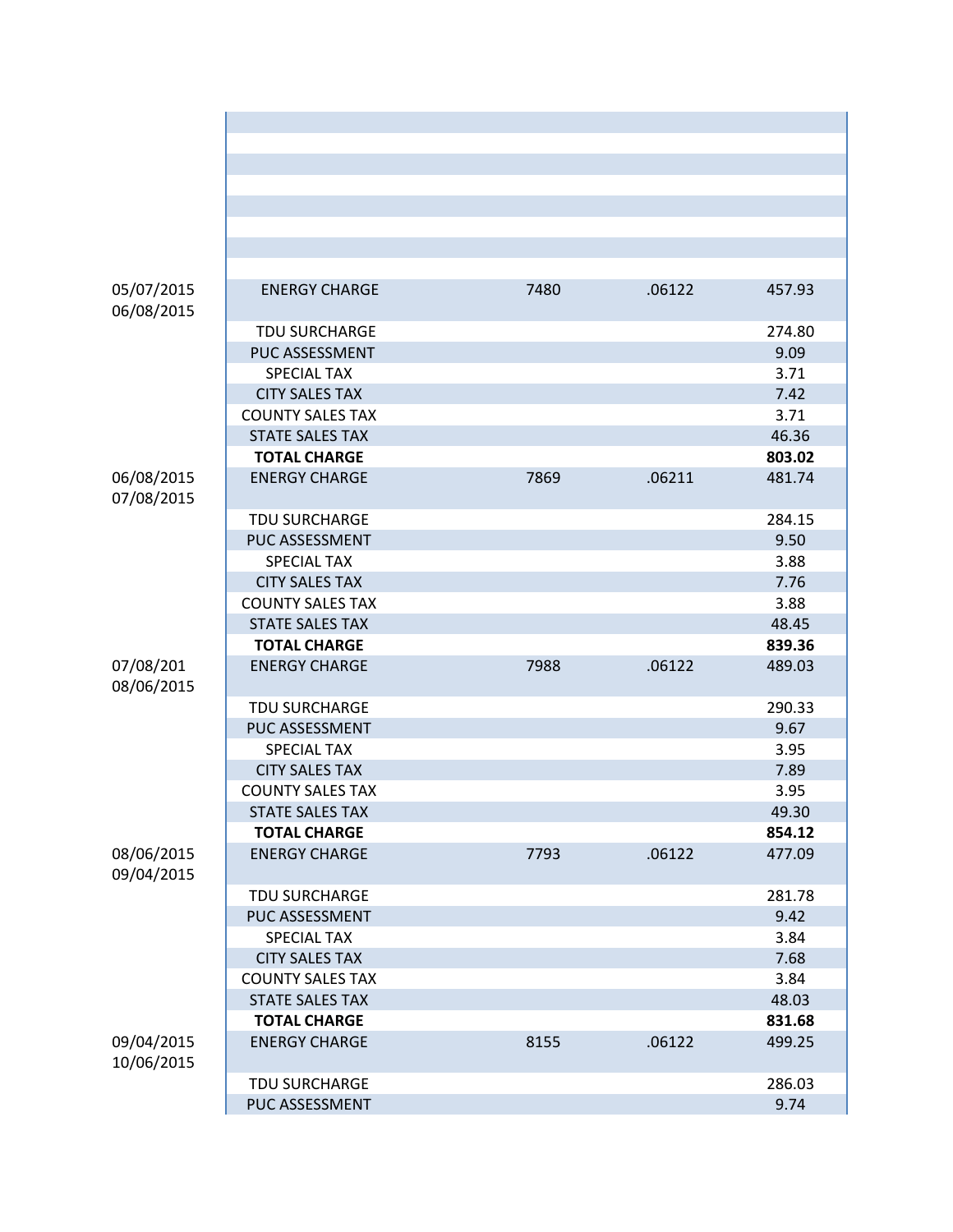|            | <b>SPECIAL TAX</b>        |      |         | 1.45       |
|------------|---------------------------|------|---------|------------|
|            | <b>CITY SALES TAX</b>     |      |         | 2.90       |
|            | <b>COUNTY SALES TAX</b>   |      |         | 1.45       |
|            | <b>STATE SALES TAX</b>    |      |         | 18.09      |
|            | <b>TOTAL CHARGE</b>       |      |         | 818.91     |
|            |                           |      |         |            |
|            |                           |      |         |            |
| 10/06/2015 | <b>BASE CHARGE</b>        |      |         | 4.95       |
| 11/03/2015 |                           |      |         |            |
|            | <b>ENERGY CHARGE</b>      | 6667 | .052300 | 348.68     |
|            | <b>TDU SURCHARGES</b>     |      |         | 270.00     |
|            | <b>GROSS RECEIPTS TAX</b> |      |         | 6.67       |
|            | REIMBURSEMENT             |      |         |            |
|            | <b>CURRENT CHARGES</b>    |      |         | 630.30     |
|            | <b>BALANCE FORWARD</b>    |      |         | 818.91     |
|            | <b>SALES TAX</b>          |      |         | $-1477.35$ |
|            | ADJUSTMENT                |      |         |            |
|            | <b>AMOUNT DUE</b>         |      |         | $-.28.14$  |
| 11/03/2015 | <b>BASE CHARGE</b>        |      |         | 4.95       |
| 12/07/2015 |                           |      |         |            |
|            | <b>ENERGY CHARGE</b>      | 5896 | .052300 | 308.36     |
|            | <b>TDU SURCHARGES</b>     |      |         | 261.46     |
|            | PUC ASSESSMENT            |      |         | .96        |
|            | <b>GROSS RECEIPTS TAX</b> |      |         | 6.18       |
|            | REIMBURSEMENT             |      |         |            |
|            | <b>CURRENT CHARGES</b>    |      |         | 581.91     |
| 12/07/2015 | <b>BASE CHARGE</b>        |      |         | 4.95       |
| 01/08/2016 |                           |      |         |            |
|            | <b>ENERGY CHARGE</b>      | 4890 | .052300 | 255.75     |
|            | <b>TDU SURCHARGES</b>     |      |         | 257.93     |
|            | PUC ASSESSMENT            |      |         | .86        |
|            | <b>GROSS RECEIPTS TAS</b> |      |         | 5.58       |
|            | RIEMIMBURSEMENT           |      |         |            |
|            | <b>CURRENT CHARGES</b>    |      |         | 525.07     |
| 01/08/2016 | <b>BASE CHARGE</b>        |      |         | 4.95       |
| 02/07/2016 |                           |      |         |            |
|            | <b>ENERGY CHARGE</b>      | 4167 | .052300 | 217.93     |
|            | <b>TDU SURCHARGES</b>     |      |         | 215.60     |
|            | PUC ASSESSMENT            |      |         | .73        |
|            | <b>GROSS RECEIPTS TAX</b> |      |         | 4.71       |
|            | REIMBURSEMENT             |      |         |            |
|            | <b>CURRENT CHARGES</b>    |      |         | 443.92     |
| 02/07/2016 | <b>BASE CHARGE</b>        |      |         | 4.95       |
| 03/08/2016 |                           |      |         |            |
|            | <b>ENERGY CHARGE</b>      | 4896 | .052300 | 256.06     |
|            | <b>TDU SURCHARGES</b>     |      |         | 235.90     |
|            | PUC ASSESSMENT            |      |         |            |
|            |                           |      |         | .82        |
|            | <b>GROSS RECEIPTS TAX</b> |      |         | 5.34       |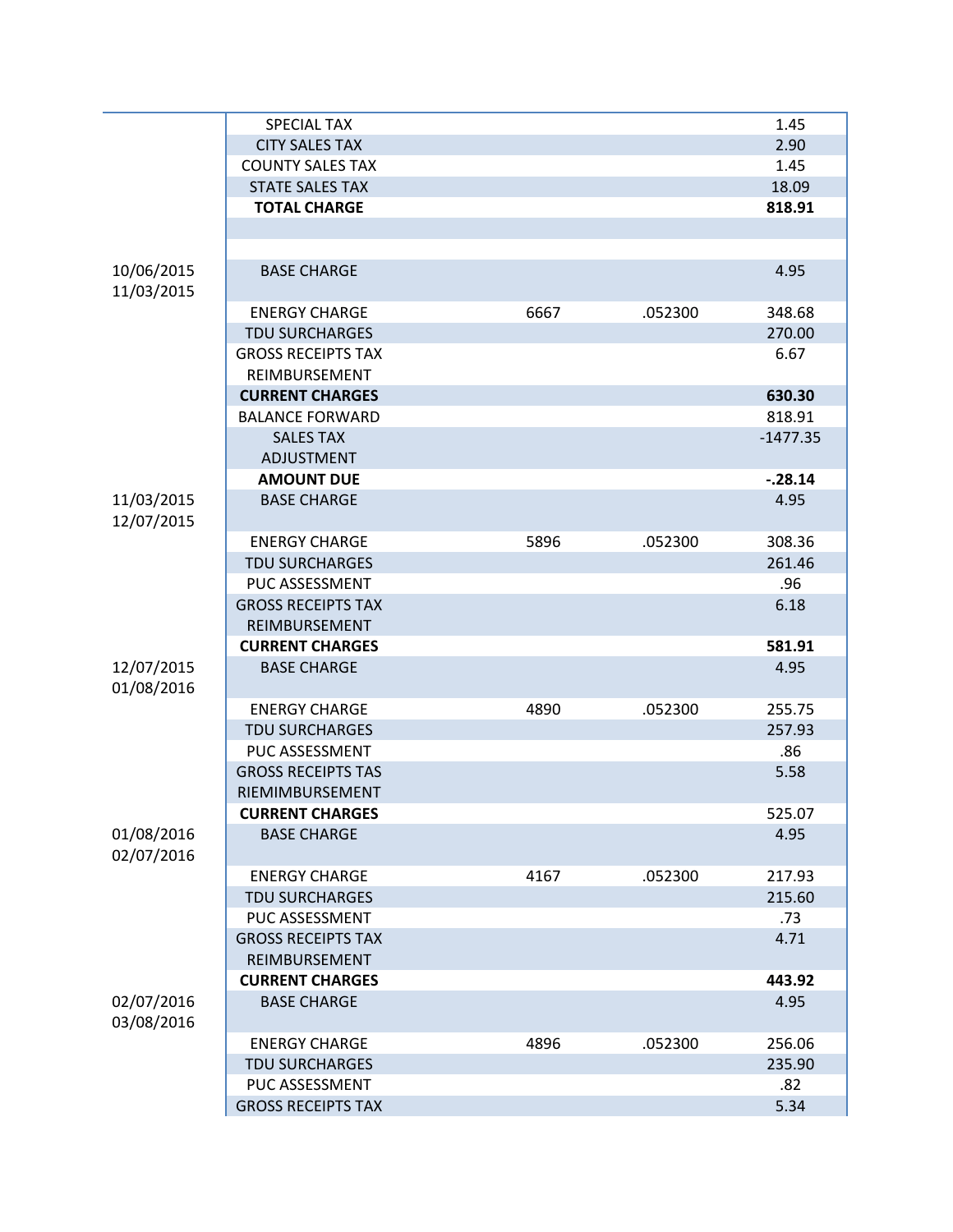|                          | REIMBURSEMENT                              |      |         |        |
|--------------------------|--------------------------------------------|------|---------|--------|
|                          | <b>CURRENT CHARGES</b>                     |      |         | 503.07 |
|                          |                                            |      |         |        |
|                          |                                            |      |         |        |
| 03/08/2016<br>04/07/2016 | <b>BASE CHARGE</b>                         |      |         | 4.95   |
|                          | <b>ENERGY CHARGE</b>                       | 5477 | .052300 | 286.45 |
|                          | <b>TDU SURCHARGES</b>                      |      |         | 232.41 |
|                          | PUC ASSESSMENT                             |      |         | .88    |
|                          | <b>GROSS RECEIPTS TAX</b>                  |      |         | 5.63   |
|                          | REIMBURSEMENT                              |      |         |        |
|                          | <b>CURRENT CHARGES</b>                     |      |         | 530.32 |
| 04/07/2016<br>05/06/2016 | <b>BASE CHARGE</b>                         |      |         | 4.95   |
|                          | <b>ENERGY CHARGE</b>                       | 6595 | .052300 | 344.92 |
|                          | <b>TDU SURCHARGES</b>                      |      |         | 242.34 |
|                          | PUC ASSESSMENT                             |      |         | .98    |
|                          | <b>GROSS RECEIPTS TAX</b><br>REIMBERSEMENT |      |         | 6.36   |
|                          | <b>CURRENT CHARGES</b>                     |      |         | 599.55 |
| 05/06/2016<br>06/07/2016 | <b>BASE CHARGE</b>                         |      |         | 4.95   |
|                          | <b>ENERGY CHARGE</b>                       | 6917 | .05230  | 361.76 |
|                          | <b>TDU SURCHARGES</b>                      |      |         | 250.89 |
|                          | PUC ASSESMENT                              |      |         | 1.03   |
|                          | <b>GROSS RECEIPTS TAX</b>                  |      |         | 6.63   |
|                          | REIMBERSEMENT                              |      |         |        |
|                          | <b>CURRENT CHARGES</b>                     |      |         | 625.26 |
| 06/07/2016<br>07/07/2016 | <b>BASE CHARGE</b>                         |      |         | 4.95   |
|                          | <b>ENERGY CHARGE</b>                       | 7724 | .052300 | 403.97 |
|                          | <b>TDU SURCHARGES</b>                      |      |         | 271.51 |
|                          | PUC ASSESMENT                              |      |         | 1.13   |
|                          | <b>GROSS RECEIPTS TAX</b><br>REIMBERSEMENT |      |         | 7.32   |
|                          | <b>CURRENT CHARGES</b>                     |      |         | 688.88 |
| 07/07/2016               | <b>BASE CHARGE</b>                         |      |         | 4.95   |
| 08/05/2016               |                                            |      |         |        |
|                          | <b>ENERGY CHARGE</b>                       | 8014 | .052300 | 419.13 |
|                          | <b>TDU SURCHARGES</b>                      |      |         | 268.74 |
|                          | PUC ASSESMENT                              |      |         | 1.16   |
|                          | <b>GROSS RECEIPTS TAX</b>                  |      |         | 7.45   |
|                          | REIMBERSEMENT                              |      |         |        |
|                          | <b>CURRENT CHARGES</b>                     |      |         | 701.43 |
|                          |                                            |      |         |        |
|                          |                                            |      |         |        |
|                          |                                            |      |         |        |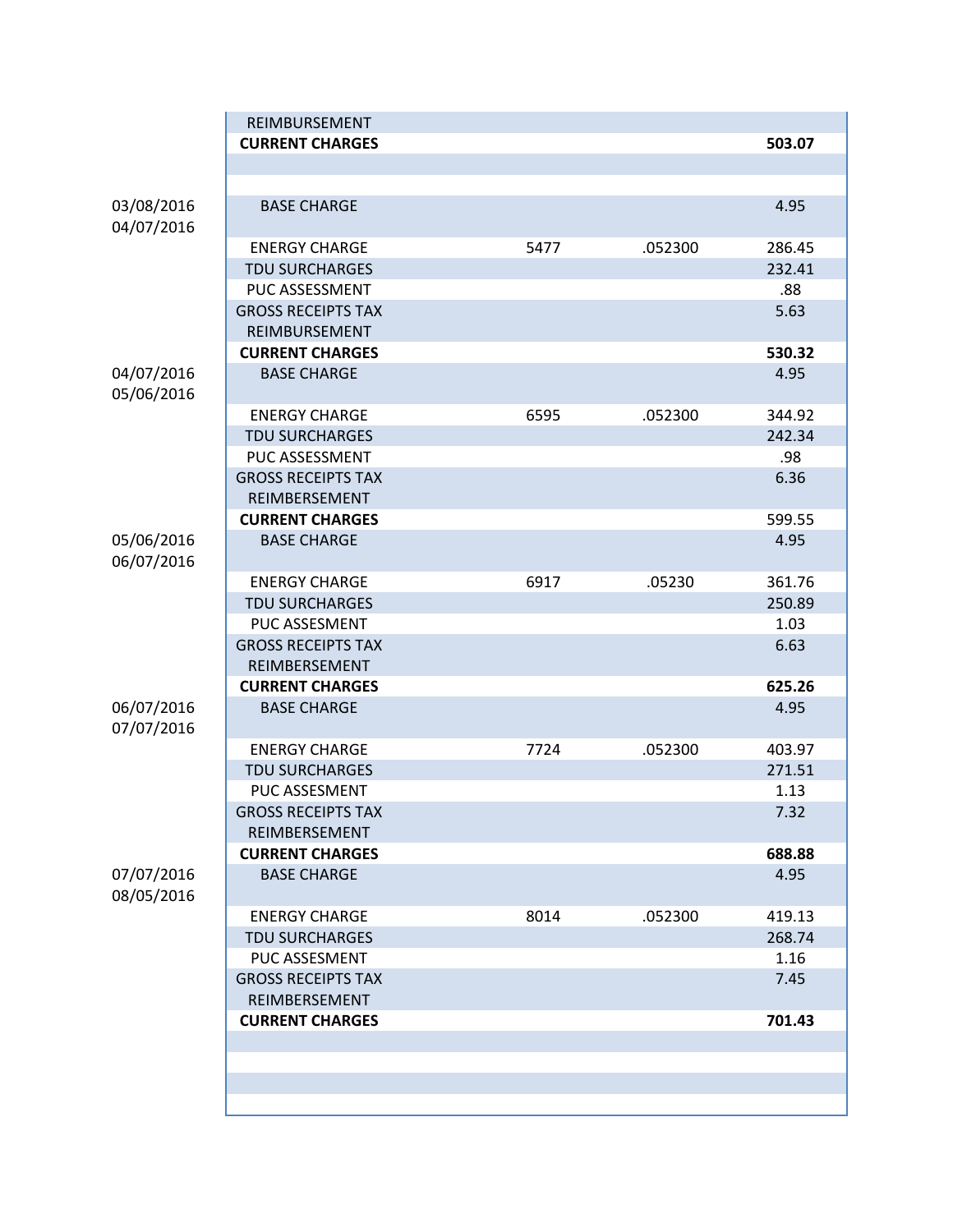| 08/05/2016<br>09/06/2016 | <b>BASE CHARGE</b>                        |      |         | 4.95   |
|--------------------------|-------------------------------------------|------|---------|--------|
|                          | <b>ENERGY CHARGE</b>                      | 8429 | .052300 | 440.84 |
|                          | <b>TDU SURCHARGES</b>                     |      |         | 260.84 |
|                          | PUC ASSESSMENT                            |      |         | 1.17   |
|                          | <b>GROSS RECEIPTS TAX</b>                 |      |         | 7.59   |
|                          | REIMBERSEMENT                             |      |         |        |
|                          | <b>CURRENT CHARGES</b>                    |      |         | 715.39 |
| 09/06/2016<br>10/05/2016 | <b>BASE CHARGE</b>                        |      |         | 4.95   |
|                          | <b>ENERGY CHARGE</b>                      | 7688 | .052300 | 402.08 |
|                          | <b>TDU SURCHARGES</b>                     |      |         | 258.64 |
|                          | PUC ASSESSMENT                            |      |         | 1.11   |
|                          | <b>GROSS RECEIPTS TAX</b>                 |      |         | 7.16   |
|                          | REIMBERSEMENT                             |      |         |        |
|                          | <b>CURRENT CHARGES</b>                    |      |         | 673.94 |
| 10/05/2016<br>11/03/2016 | <b>BASE CHARGE</b>                        |      |         | 4.95   |
|                          | <b>ENERGY CHARGE</b>                      | 5672 | .052300 | 296.65 |
|                          | <b>TDU SURCHARGES</b>                     |      |         | 248.43 |
|                          | PUC ASSESSMENT                            |      |         | .091   |
|                          | <b>GROSS RECEIPTS TAX</b>                 |      |         | 5.92   |
|                          | REIMBERSEMENT                             |      |         |        |
|                          | <b>CURRENT CHARGES</b>                    |      |         | 556.86 |
| 11/03/2016<br>12/06/2016 | <b>BASE CHARGE</b>                        |      |         | 4.95   |
|                          | <b>ENERGY CHARGE</b>                      | 4155 | .052300 | 217.31 |
|                          | <b>TDU SURCHARGES</b>                     |      |         | 229.99 |
|                          | PUC ASSESSMENT                            |      |         | .75    |
|                          | <b>GROSS RECEIPTS TAX</b><br>REIMBERSEMEN |      |         | 4.84   |
|                          | <b>CURRENT CHARGES</b>                    |      |         | 457.84 |
| 12/6/2016<br>01/09/2017  | <b>BASE CHARGE</b>                        |      |         | 4.95   |
|                          | <b>ENERGY CHARGE</b>                      | 4523 | .052300 | 236.55 |
|                          | <b>TDU SURCHARGES</b>                     |      |         | 231.77 |
|                          | PUC ASSESSMENT                            |      |         | .79    |
|                          | <b>GROSS RECEIPTS TAX</b>                 |      |         | 5.06   |
|                          | REIMBERSEMENT                             |      |         |        |
|                          | <b>CURRENT CHARGES</b>                    |      |         | 479.12 |
| 01/09/2017<br>02/07/2017 | <b>BASE CHARGE</b>                        |      |         | 4.95   |
|                          | <b>ENERGY CHARGE</b>                      | 4769 | .052300 | 249.42 |
|                          | <b>TDU SURCHARGES</b>                     |      |         | 230.91 |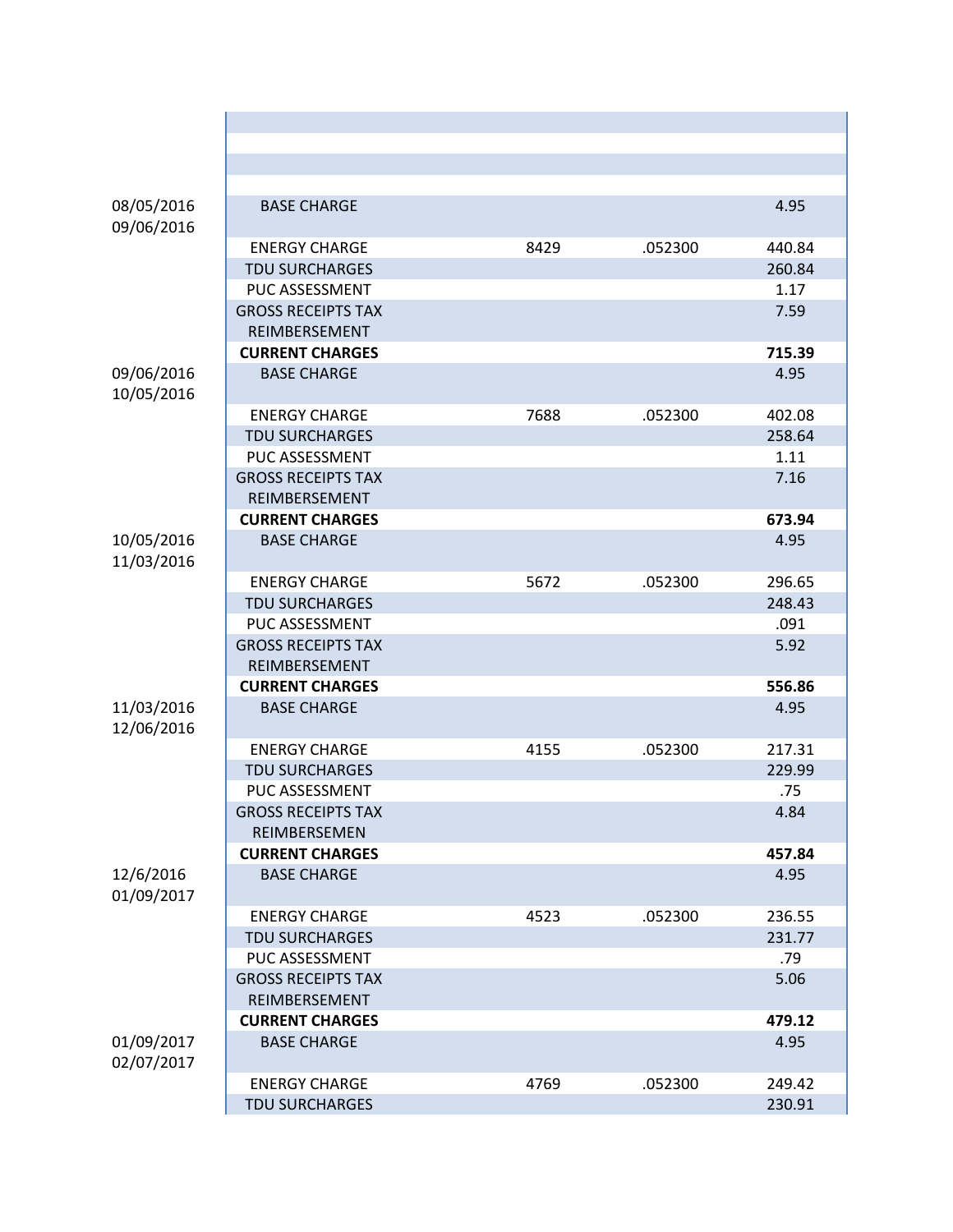|                          | PUC ASSESSMENT            |      |         | .80    |
|--------------------------|---------------------------|------|---------|--------|
|                          | <b>GROSS RECEIPTS TAX</b> |      |         | 5.19   |
|                          | REIMBERSEMENT             |      |         |        |
|                          | <b>CURRENT CHARGES</b>    |      |         | 491.27 |
| 02/07/2017               | <b>BASE CHARGE</b>        |      |         | 4.95   |
| 03/08/2017               |                           |      |         |        |
|                          | <b>ENERGY CHARGE</b>      | 4997 | .052300 | 261.34 |
|                          | <b>TDU SURCHARGES</b>     |      |         | 243.44 |
|                          | <b>PUC ASSESSMENT</b>     |      |         | .85    |
|                          | <b>GROSS RECEIPTS TAX</b> |      |         | 5.45   |
|                          | REIMBURSEMENT             |      |         |        |
|                          | <b>CURRENT CHARGES</b>    |      |         | 516.03 |
| 03/08/2017               | <b>BASE CHARGE</b>        |      |         | 4.95   |
| 04/06/2017               |                           |      |         |        |
|                          | <b>ENERGY CHARGE</b>      | 5479 | .052300 | 286.55 |
|                          | <b>TDU SURCHARGES</b>     |      |         | 251.92 |
|                          | PUC ASSESSMENT            |      |         | .91    |
|                          | <b>GROSS RECEIPTS TAX</b> |      |         | 5.82   |
|                          | REIMBURSEMENT             |      |         |        |
|                          | <b>CURRENT CHARGES</b>    |      |         | 550.15 |
| 04/06/2017<br>05/05/2017 | <b>BASE CHARGE</b>        |      |         | 4.95   |
|                          | <b>ENERGY CHARGE</b>      | 6220 |         | 325.31 |
|                          | <b>TDU SURCHARGES</b>     |      |         | 265.68 |
|                          | PUC ASSESSMENT            |      |         | .99    |
|                          | <b>GROSS RECEIPTS TAX</b> |      |         | 6.37   |
|                          | REIMBURSEMENT             |      |         |        |
|                          | <b>CURRENT CHARGES</b>    |      |         | 603.30 |
| 05/05/2017               | <b>BASE CHARGE</b>        |      |         | 4.95   |
| 06/06/2017               |                           |      |         |        |
|                          | <b>ENERGY CHARGE</b>      | 7065 |         | 369.50 |
|                          | <b>TDU SURCHARGES</b>     |      |         | 273.26 |
|                          | PUC ASSESSMENT            |      |         | 1.08   |
|                          | <b>GROSS RECEIPTS TAX</b> |      |         | 6.93   |
|                          | REIMBURSEMENT             |      |         |        |
|                          | <b>CURRENT CHARGES</b>    |      |         | 655.72 |
| 06/06/2017<br>07/06/2017 | <b>BASE CHARGE</b>        |      |         | 4.95   |
|                          | <b>ENERGY CHARGE</b>      | 7643 |         | 399.73 |
|                          | <b>TDU SURCHARGES</b>     |      |         | 294.19 |
|                          | PUC ASSESSMENT            |      |         | 1.16   |
|                          | <b>GROSS RECEIPTS TAX</b> |      |         | 7.48   |
|                          | REIMBURSEMENT             |      |         |        |
|                          | <b>CURRENT CHARGES</b>    |      |         | 707.51 |
| 07/06/2017               | <b>BASE CHARGE</b>        |      |         | 4.95   |
| 08/04/2017               |                           |      |         |        |
|                          | <b>ENERGY CHARGE</b>      | 7425 |         | 388.33 |
|                          | <b>TDU SURCHARGES</b>     |      |         | 297.20 |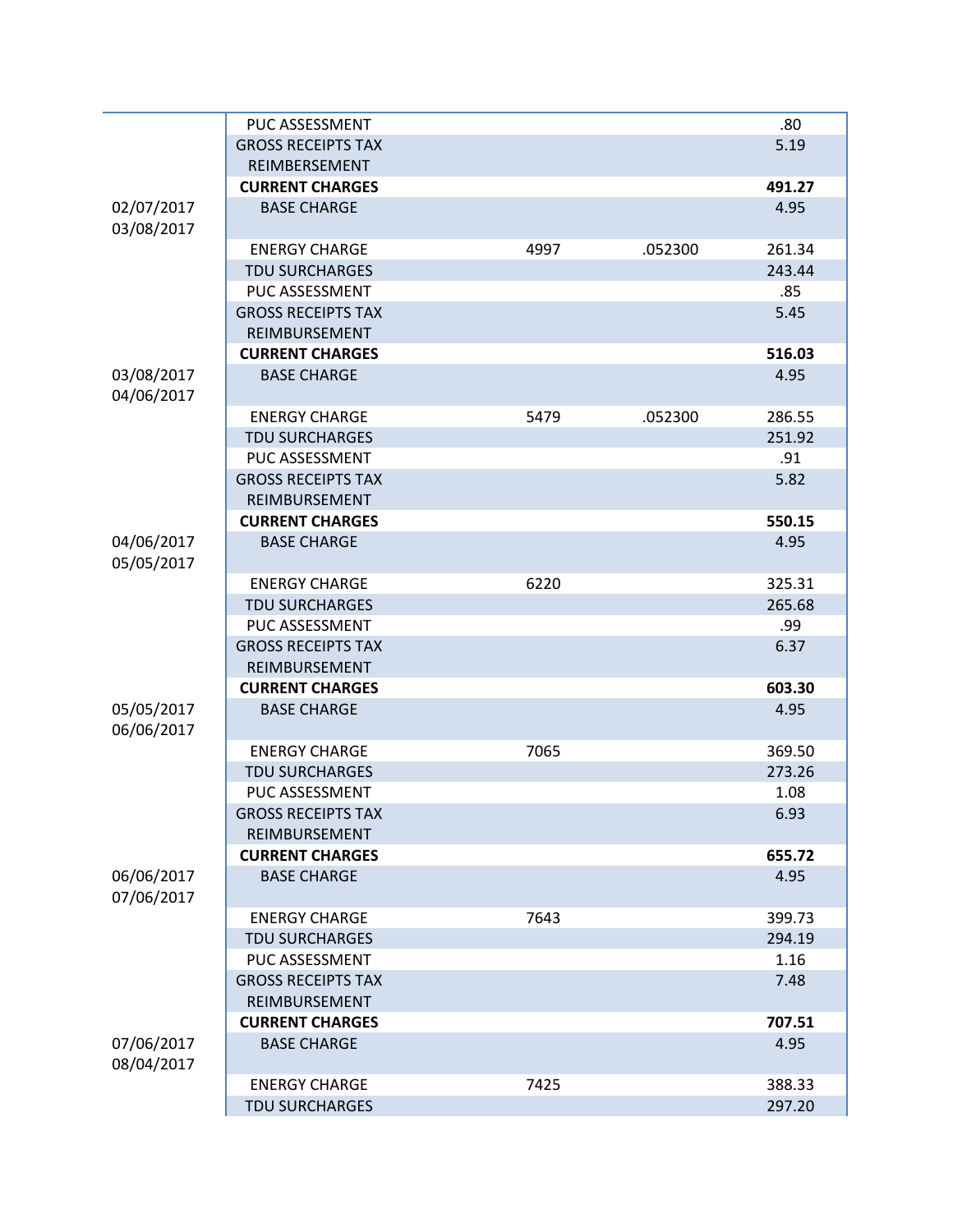|                          | PUC ASSESSMENT            |      | 1.16   |
|--------------------------|---------------------------|------|--------|
|                          | <b>GROSS RECEIPTS TAX</b> |      | 7.39   |
|                          | REIMBURSEMENT             |      |        |
|                          | <b>CURRENT CHARGES</b>    |      | 699.03 |
| 08/04/2017               | <b>BASE CHARGE</b>        |      | 4.95   |
| 09/05/2017               |                           |      |        |
|                          | <b>TDU SURCHARGES</b>     | 5265 | 275.36 |
|                          | PUC ASSESSMENT            |      | 280.33 |
|                          | <b>GROSS RECEIPTS TAX</b> |      | .94    |
|                          | REIMBURSEMENT             |      | 6.00   |
|                          | <b>CURRENT CHARGES</b>    |      | 567.58 |
| 09/05/2017<br>10/14/2017 | <b>BASE CHARGE</b>        |      | 4.95   |
|                          | <b>TDU SURCHARGES</b>     |      | 95.89  |
|                          | PUC ASSESSMENT            |      | .17    |
|                          | <b>GROSS RECEIPTS TAX</b> |      | 1.08   |
|                          | REIMBURSEMENT             |      |        |
|                          | <b>CURRENT CHARGES</b>    |      | 102.09 |
|                          |                           |      |        |
| 04/25/2018<br>05/11/2018 | <b>BASE CHARGE</b>        |      | 4.95   |
|                          | <b>ENERGY CHARGE</b>      | 1696 | 115.33 |
|                          | <b>TDU SURCHARGES</b>     |      | 115.47 |
|                          | PUC ASSESSMENT            |      | .39    |
|                          | <b>GROSS RECEIPTS TAX</b> |      | 2.53   |
|                          | REIMBURSEMENT             |      |        |
|                          | <b>SPECIAL TAX</b>        |      | 1.19   |
|                          | <b>CITY SALES TAX 1%</b>  |      | 2.39   |
|                          | <b>COUNTY SALES TAX</b>   |      | 1.19   |
|                          | <b>STATE SALES TAX</b>    |      | 14.92  |
|                          | <b>CURRENT CHARGES</b>    |      | 258.36 |
|                          |                           |      |        |
| 05/11/2018<br>06/12/2018 | <b>BASE CHARGE</b>        |      | 4.95   |
|                          | <b>ENERGY CHARGE</b>      | 6063 | 412.28 |
|                          | <b>TDU SURCHARGES</b>     |      | 299.64 |
|                          | PUC ASSESSMENT            |      | 1.20   |
|                          | <b>GROSS RECEIPTS TAX</b> |      | 7.67   |
|                          | REIMBURSEMENT             |      |        |
|                          | <b>SPECIAL TAX</b>        |      | 3.63   |
|                          | <b>CITY SALES TAX 1%</b>  |      | 7.25   |
|                          | <b>COUNTY SALES TAX</b>   |      | 3.63   |
|                          | <b>STATE SALES TAX</b>    |      | 45.37  |
|                          | <b>CURRENT CHARGES</b>    |      | 785.62 |
|                          |                           |      |        |
|                          |                           |      |        |
|                          |                           |      |        |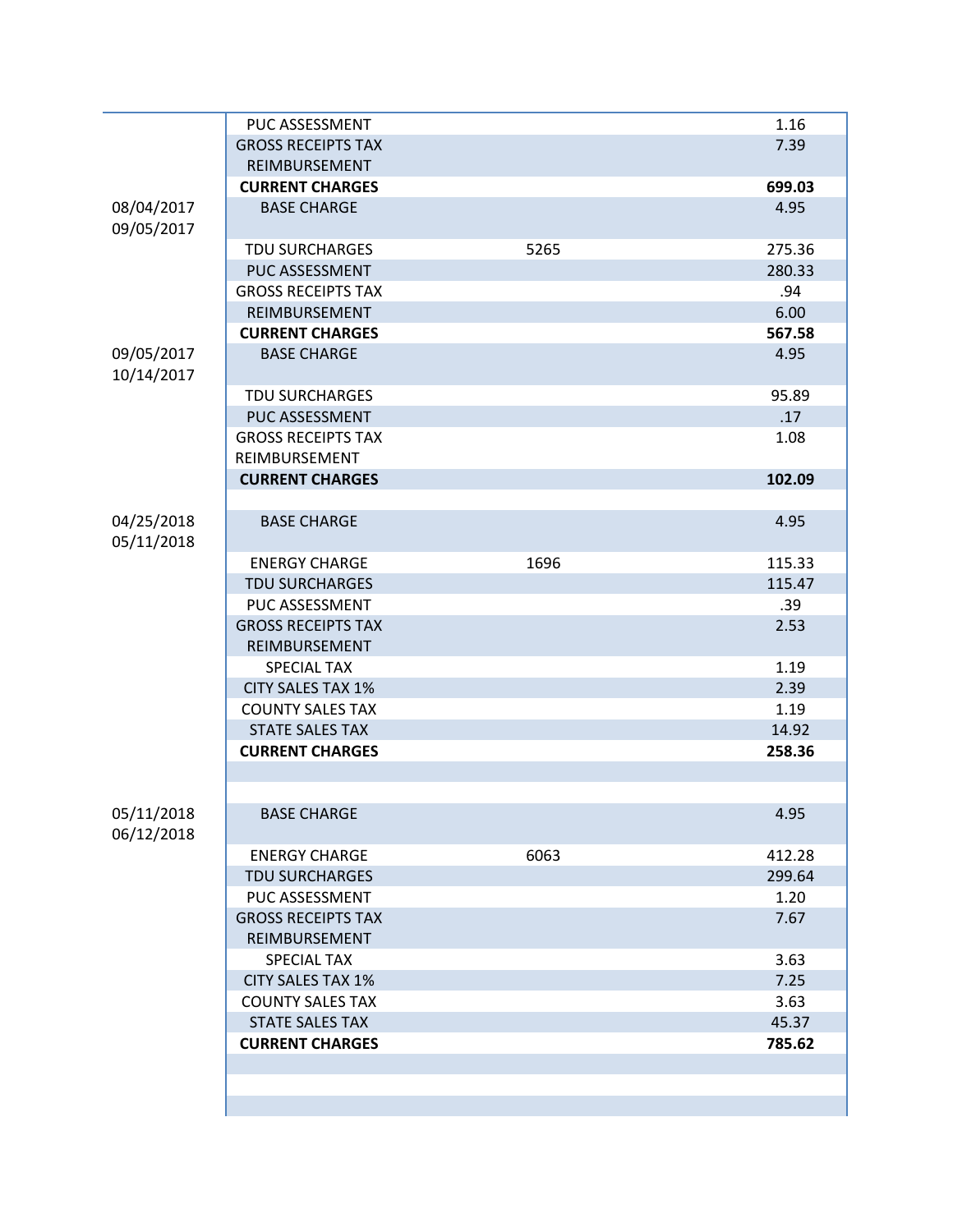| 06/12/2018<br>07/12/2018 | <b>BASE CHARGE</b>        |      | 4.95   |
|--------------------------|---------------------------|------|--------|
|                          | <b>ENERGY CHARGE</b>      | 5760 | 391.68 |
|                          | <b>TDU SURCHARGES</b>     |      | 293.99 |
|                          | PUC ASSESSMENT            |      | 1.15   |
|                          | <b>GROSS RECEIPTS TAX</b> |      | 7.39   |
|                          | REIMBURSEMENT             |      |        |
|                          | <b>SPECIAL TAX</b>        |      | 3.50   |
|                          | <b>CITY SALES TAX 1%</b>  |      | 7.00   |
|                          | <b>COUNTY SALES TAX</b>   |      | 3.50   |
|                          | <b>STATE SALES TAX</b>    |      | 43.68  |
|                          | <b>CURRENT CHARGES</b>    |      | 756.84 |
|                          |                           |      |        |
| 07/12/2018<br>08/10/2018 | <b>BASE CHARGE</b>        |      | 4.95   |
|                          | <b>ENERGY CHARGE</b>      | 5897 | 401.00 |
|                          | <b>TDU SURCHARGES</b>     |      | 294.59 |
|                          | PUC ASSESSMENT            |      | 1.17   |
|                          | <b>GROSS RECEIPTS TAX</b> |      | 7.49   |
|                          | REIMBURSEMENT             |      |        |
|                          | <b>CURRENT CHARGES</b>    |      | 709.20 |
|                          |                           |      |        |
| 08/10/2018<br>09/11/2018 | <b>BASE CHARGE</b>        |      | 4.95   |
|                          | <b>ENERGY CHARGE</b>      | 6187 | 420.72 |
|                          | <b>TDU SURCHARGES</b>     |      | 295.42 |
|                          | PUC ASSESSMENT            |      | 1.20   |
|                          | <b>GROSS RECEIPTS TAX</b> |      | 7.71   |
|                          | REIMBURSEMENT             |      |        |
|                          | <b>CURRENT CHARGES</b>    |      | 730.00 |
|                          |                           |      |        |
|                          |                           |      |        |
| 09/11/2018<br>10/10/2018 | <b>BASE CHARGE</b>        |      | 4.95   |
|                          | <b>ENERGY CHARGE</b>      | 5130 | 348.84 |
|                          | <b>TDU SURCHARGES</b>     |      | 271.94 |
|                          | PUC ASSESSMENT            |      | 1.04   |
|                          | <b>GROSS RECEIPTS TAX</b> |      | 6.70   |
|                          | REIMBURSEMENT             |      |        |
|                          | <b>CURRENT CHARGES</b>    |      | 633.47 |
|                          |                           |      |        |
|                          |                           |      |        |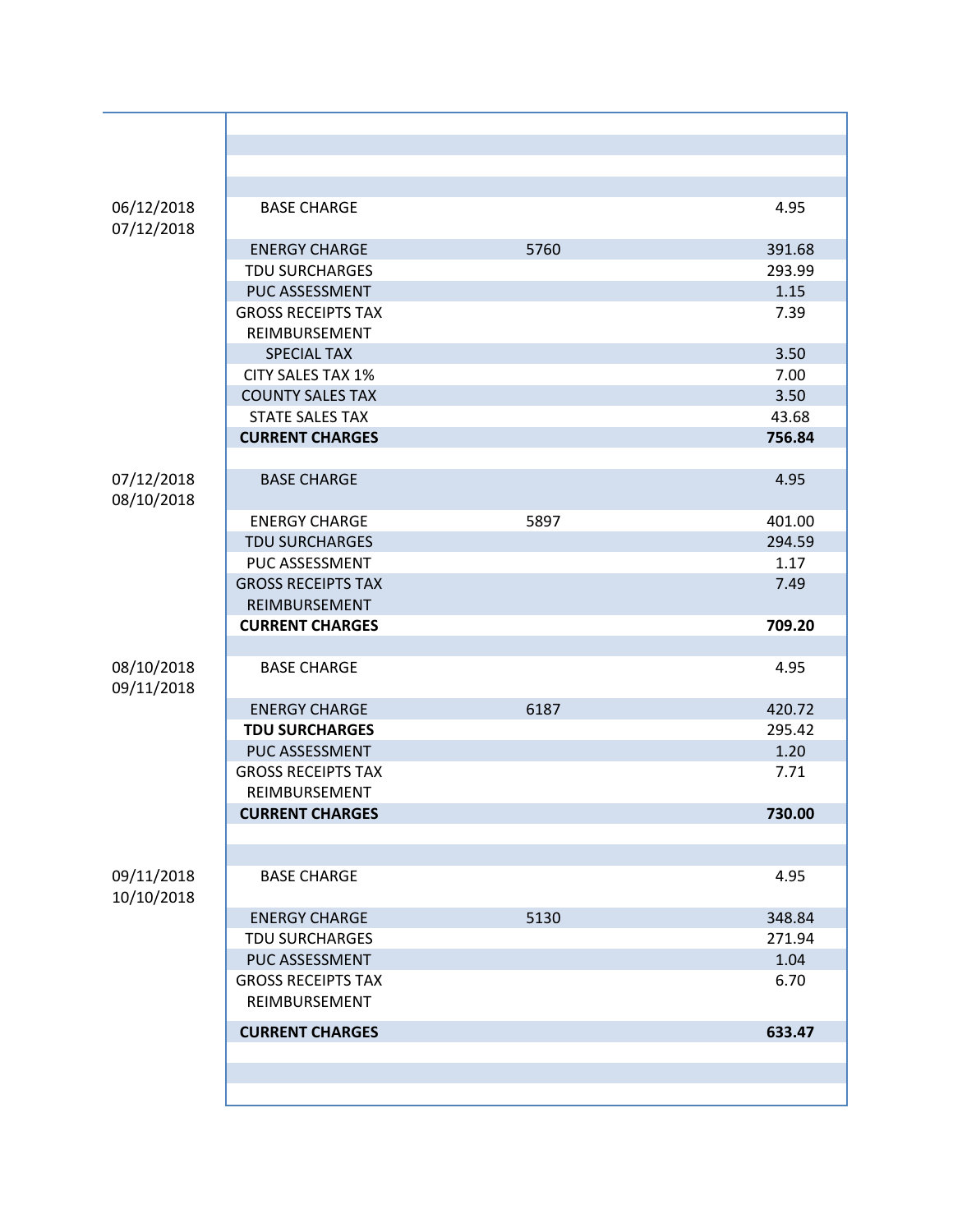| 10/10/2018<br>11/08/2018 | <b>BASE CHARGE</b>        |      | 4.95   |
|--------------------------|---------------------------|------|--------|
|                          | <b>ENERGY CHARGE</b>      | 3353 | 228.00 |
|                          | <b>TDU SURCHARGES</b>     |      | 218.09 |
|                          | <b>PUC ASSESSMENT</b>     |      | .75    |
|                          | <b>GROSS RECEIPTS TAX</b> |      | 4.82   |
|                          | REIMBURSEMENT             |      |        |
|                          | <b>CURRENT CHARGES</b>    |      | 456.61 |
|                          |                           |      |        |
| 11/08/2018<br>12/11/2018 | <b>BASE CHARGE</b>        |      | 4.95   |
|                          | <b>ENERGY CHARGE</b>      | 3225 | 219.30 |
|                          | <b>TDU SURCHARGES</b>     |      | 398.84 |
|                          | PUC ASSESSMENT            |      | 1.03   |
|                          | <b>GROSS RECEIPTS TAX</b> |      | 6.67   |
|                          | REIMBURSEMENT             |      |        |
|                          | <b>CURRENT CHARGES</b>    |      | 630.79 |
|                          |                           |      |        |
|                          |                           |      |        |
| 12/11/2018<br>01/14/2019 | <b>BASE CHARGE</b>        |      | 4.95   |
|                          | <b>ENERGY CHARGE</b>      | 3393 | 230.72 |
|                          | <b>TDU SURCHARGES</b>     |      | 456.87 |
|                          | PUC ASSESSMENT            |      | 1.15   |
|                          | <b>GROSS RECEIPTS TAX</b> |      | 7.41   |
|                          | REIMBURSEMENT             |      |        |
|                          | <b>CURRENT CHARGES</b>    |      | 701.10 |
|                          |                           |      |        |
|                          |                           |      |        |
| 01/14/2019               | <b>BASE CHARGE</b>        |      | 4.95   |
| 02/12/2019               | <b>ENERGY CHARGE</b>      | 3511 | 238.75 |
|                          | <b>TDU SURCHARGES</b>     |      | 410.60 |
|                          | PUC ASSESSMENT            |      | 1.09   |
|                          | <b>GROSS RECEIPTS TAX</b> |      | 7.00   |
|                          | REIMBURSEMENT             |      |        |
|                          | <b>CURRENT CHARGES</b>    |      | 662.39 |
|                          |                           |      |        |
|                          |                           |      |        |
| 02/12/2019<br>03/13/2019 | <b>BASE CHARGE</b>        |      | 4.95   |
|                          | <b>ENERGY CHARGE</b>      | 3345 | 227.46 |
|                          | <b>TDU SURCHARGES</b>     |      | 458.76 |
|                          | PUC ASSESSMENT            |      | 1.15   |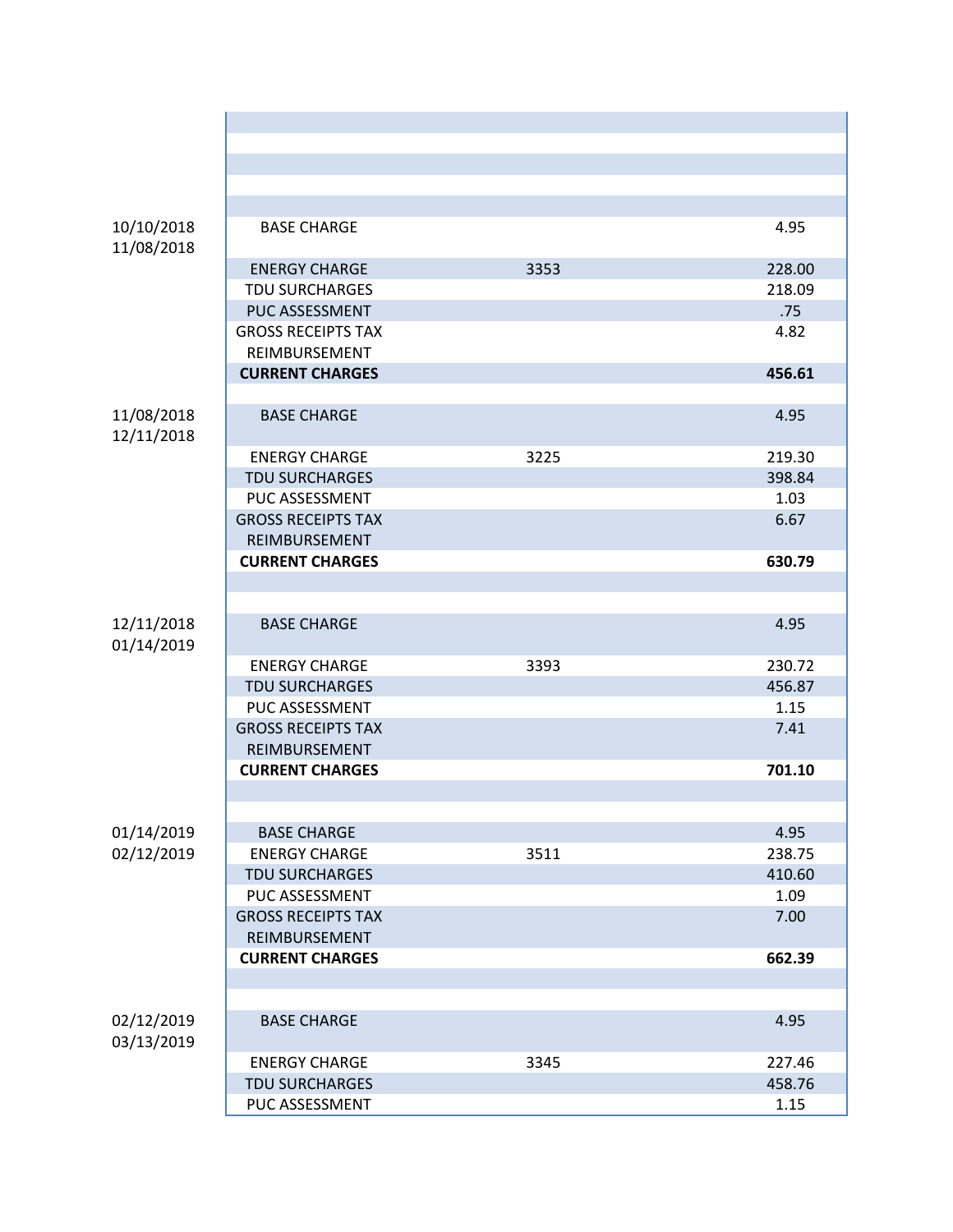|                          | <b>GROSS RECEIPTS TAX</b><br>REIMBURSEMENT |      | 7.40   |
|--------------------------|--------------------------------------------|------|--------|
|                          | <b>CURRENT CHARGES</b>                     |      | 699.72 |
|                          |                                            |      |        |
| 03/13/2019<br>04/11/2019 | <b>BASE CHARGE</b>                         |      | 4.95   |
|                          | <b>ENERGY CHARGE</b>                       | 3305 | 224.74 |
|                          | <b>TDU SURCHARGES</b>                      |      | 380.65 |
|                          | PUC ASSESSMENT                             |      | 1.01   |
|                          | <b>GROSS RECEIPTS TAX</b>                  |      | 6.53   |
|                          | REIMBURSEMENT                              |      |        |
|                          | <b>CURRENT CHARGES</b>                     |      | 617.88 |
|                          |                                            |      |        |
|                          |                                            |      |        |
| 04/11/2019<br>05/13/2019 | <b>ENERGY CHARGE</b>                       | 4395 | 283.17 |
|                          | <b>TDU SURCHARGES</b>                      |      | 337.50 |
|                          | PUC ASSESSMENT                             |      | 1.03   |
|                          | <b>GROSS RECEIPTS TAX</b>                  |      | 6.64   |
|                          | REIMBURSEMENT                              |      |        |
|                          | <b>CURRENT CHARGES</b>                     |      | 628.34 |
|                          |                                            |      |        |
| 05/13/2019               | <b>ENERGY CHARGE</b>                       | 5757 | 370.92 |
| 06/12/2019               |                                            |      |        |
|                          | <b>TDU SURCHARGES</b>                      |      | 375.70 |
|                          | PUC ASSESSMENT                             |      | 1.25   |
|                          | <b>GROSS RECEIPTS TAX</b>                  |      | 7.99   |
|                          | REIMBURSEMENT                              |      |        |
|                          | <b>CURRENT CHARGES</b>                     |      | 755.86 |
|                          |                                            |      |        |
| 06/12/2019               | <b>ENERGY CHARGE</b>                       | 5963 | 384.20 |
| 07/12/2019               |                                            |      |        |
|                          | <b>TDU SURCHARGES</b>                      |      | 380.46 |
|                          | PUC ASSESSMENT                             |      | 1.27   |
|                          | <b>GROSS RECEIPTS TAX</b>                  |      | 8.18   |
|                          | REIMBURSEMENT                              |      |        |
|                          | <b>CURRENT CHARGES</b>                     |      | 774.11 |
|                          |                                            |      |        |
| 07/12/2019               | <b>ENERGY CHARGE</b>                       | 5916 | 381.17 |
| 08/12/2019               |                                            |      |        |
|                          | <b>TDU SURCHARGES</b>                      |      | 380.88 |
|                          | PUC ASSESSMENT                             |      | 1.27   |
|                          | <b>GROSS RECEIPTS TAX</b>                  |      | 8.16   |
|                          | REIMBURSEMENT                              |      |        |
|                          | <b>CURRENT CHARGES</b>                     |      | 771.48 |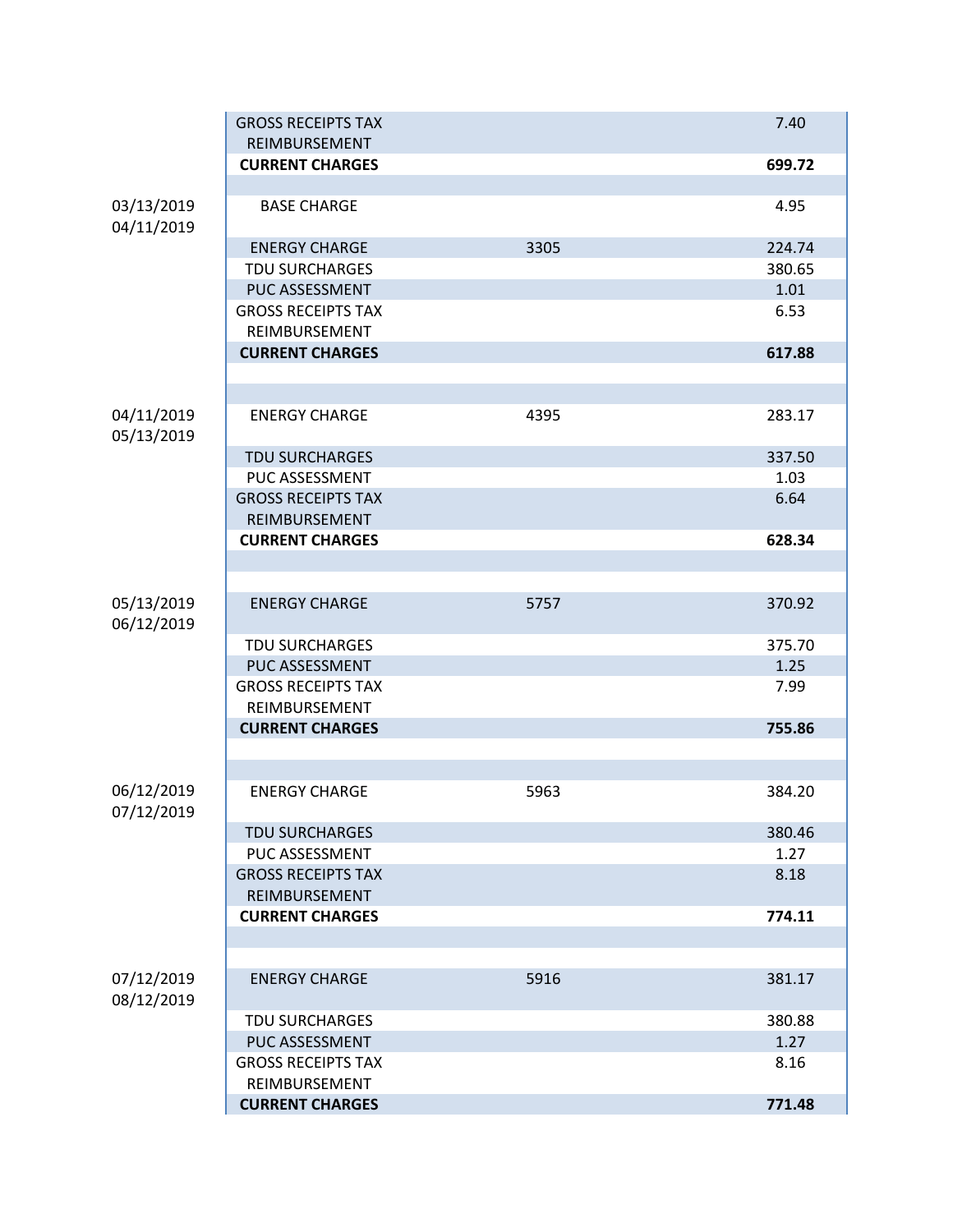| 08/12/2019 | <b>ENERGY CHARGE</b>      | 5640 | 363.39  |
|------------|---------------------------|------|---------|
| 09/11/2019 | <b>TDU SURCHARGES</b>     |      | 375.75  |
|            | PUC ASSESSMENT            |      | 1.24    |
|            | <b>GROSS RECEIPTS TAX</b> |      | 7.91    |
|            | REIMBURSEMENT             |      |         |
|            | <b>CURRENT CHARGES</b>    |      | 748.29  |
|            |                           |      |         |
| 09/11/2019 | <b>ENERGY CHARGE</b>      | 4876 | 314.16  |
| 10/10/2019 | <b>TDU SURCHARGES</b>     |      | 369.10  |
|            | UTILITY-OTHER             |      | $-1.34$ |
|            | <b>CREDIT</b>             |      |         |
|            | PUC ASSESSMENT            |      | 1.13    |
|            |                           |      |         |
|            | <b>GROSS RECEIPTS TAX</b> |      | 7.30    |
|            | REIMBURSEMENT             |      |         |
|            | <b>CURRENT CHARGES</b>    |      | 690.35  |
|            |                           |      |         |
| 10/10/2019 | <b>ENERGY CHARGE</b>      | 3868 | 249.22  |
| 11/08/2019 | <b>TDU SURCHARGES</b>     |      | 340.09  |
|            | UTILITY-OTHER             |      | $-1.34$ |
|            | <b>CREDIT</b>             |      |         |
|            | PUC ASSESSMENT            |      | 0.98    |
|            | <b>GROSS RECEIPTS TAX</b> |      | 6.29    |
|            | REIMBURSEMENT             |      |         |
|            | <b>CURRENT CHARGES</b>    |      | 595.24  |
|            |                           |      |         |
| 11/08/2019 | <b>ENERGY CHARGE</b>      | 3235 | 208.43  |
| 12/11/2019 | <b>TDU SURCHARGES</b>     |      | 491.40  |
|            | UTILITY-OTHER             |      | $-1.72$ |
|            | <b>CREDIT</b>             |      |         |
|            |                           |      |         |
|            | PUC ASSESSMENT            |      | 1.17    |
|            | <b>GROSS RECEIPTS TAX</b> |      | 7.47    |
|            | REIMBURSEMENT             |      |         |
|            | <b>CURRENT CHARGES</b>    |      | 706.75  |
|            |                           |      |         |
| 12/11/2019 | <b>ENERGY CHARGE</b>      | 3132 | 201.79  |
| 01/14/2020 | <b>TDU SURCHARGES</b>     |      | 389.06  |
|            | UTILITY-OTHER             |      | $-1.36$ |
|            | <b>CREDIT</b>             |      |         |
|            | PUC ASSESSMENT            |      | .99     |
|            | <b>GROSS RECEIPTS TAX</b> |      | 6.31    |
|            | REIMBURSEMENT             |      |         |
|            | <b>CURRENT CHARGES</b>    |      | 596.77  |
|            |                           |      |         |
|            |                           |      |         |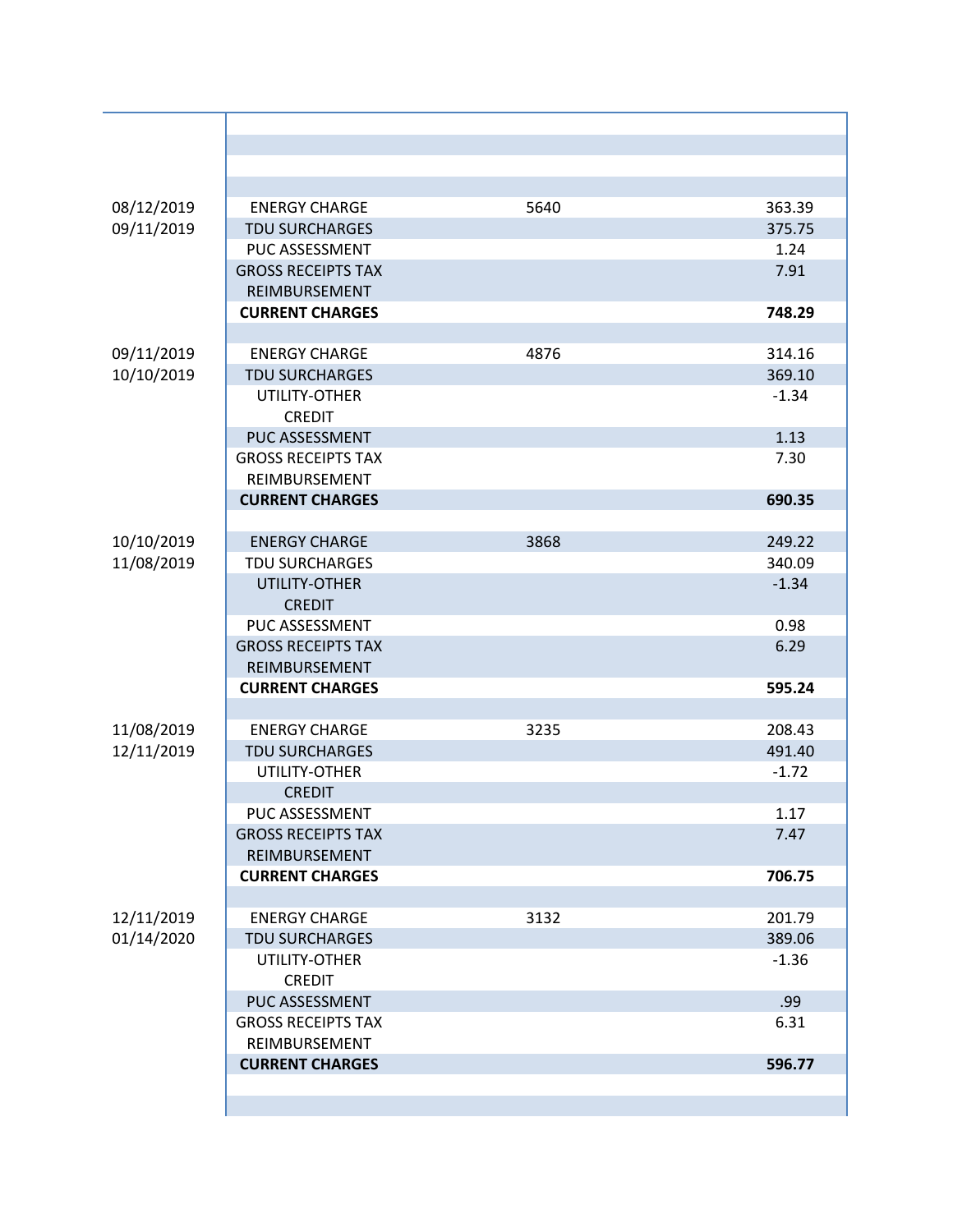| 01/14/2020 | <b>ENERGY CHARGE</b>      | 2899 | 186.78  |
|------------|---------------------------|------|---------|
| 02/12/2020 | <b>TDU SURCHARGES</b>     |      | 322.13  |
|            | UTILITY-OTHER             |      | $-1.38$ |
|            | <b>CREDIT</b>             |      |         |
|            | <b>PUC ASSESSMENT</b>     |      | 0.84    |
|            | <b>GROSS RECEIPTS TAX</b> |      | 5.43    |
|            | REIMBURSEMENT             |      |         |
|            | <b>CURRENT CHARGES</b>    |      | 513.80  |
|            |                           |      |         |
| 02/12/2020 | <b>ENERGY CHARGE</b>      | 3115 | 200.70  |
| 03/12/220  | <b>TDU SURCHARGES</b>     |      | 322.82  |
|            | UTILITY-OTHER             |      | $-1.38$ |
|            | <b>CREDIT</b>             |      |         |
|            | PUC ASSESSMENT            |      | 0.87    |
|            | <b>GROSS RECEIPTS TAX</b> |      | 5.59    |
|            | REIMBURSEMENT             |      |         |
|            | <b>CURRENT CHARGES</b>    |      | 528.60  |
|            |                           |      |         |
| 03/12/2020 | <b>ENERGY CHARGE</b>      | 3805 | 245.16  |
| 04/13/2020 | <b>TDU SURCHARGES</b>     |      | 344.83  |
|            | UTILITY-OTHER             |      | $-1.38$ |
|            | <b>CREDIT</b>             |      |         |
|            | PUC ASSESSMENT            |      | .98     |
|            | <b>GROSS RECEIPTS TAX</b> |      | 6.29    |
|            | REIMBURSEMENT             |      |         |
|            | <b>CURRENT CHARGES</b>    |      | 595.88  |
|            |                           |      |         |
| 04/13/2020 | <b>ENERGY CHARGE</b>      | 3283 | 211.52  |
| 05/12/2020 | <b>TDU SURCHARGE</b>      |      | 334.58  |
|            | UTILITY-OTHER             |      | $-1.38$ |
|            | <b>CREDIT</b>             |      |         |
|            | <b>ELECTRICITY RELIEF</b> |      | 1.08    |
|            | PROGRAM                   |      |         |
|            | PUC ASSESSMENT            |      | .91     |
|            | <b>GROSS RECEIPTS TAX</b> |      | 5.83    |
|            | REIMBURSEMENT             |      |         |
|            | <b>CURRENT CHARGES</b>    |      | 552.54  |
|            |                           |      |         |
| 05/12/2020 | <b>ENERGY CHARGE</b>      | 3808 | 245.35  |
| 06/11/2020 | <b>TDU SURCHARGES</b>     |      | 264.66  |
|            | UTILITY-OTHER             |      | $-1.38$ |
|            | <b>CREDIT</b>             |      |         |
|            | <b>ELECTRICITY RELIEF</b> |      | 1.26    |
|            | PROGRAM                   |      |         |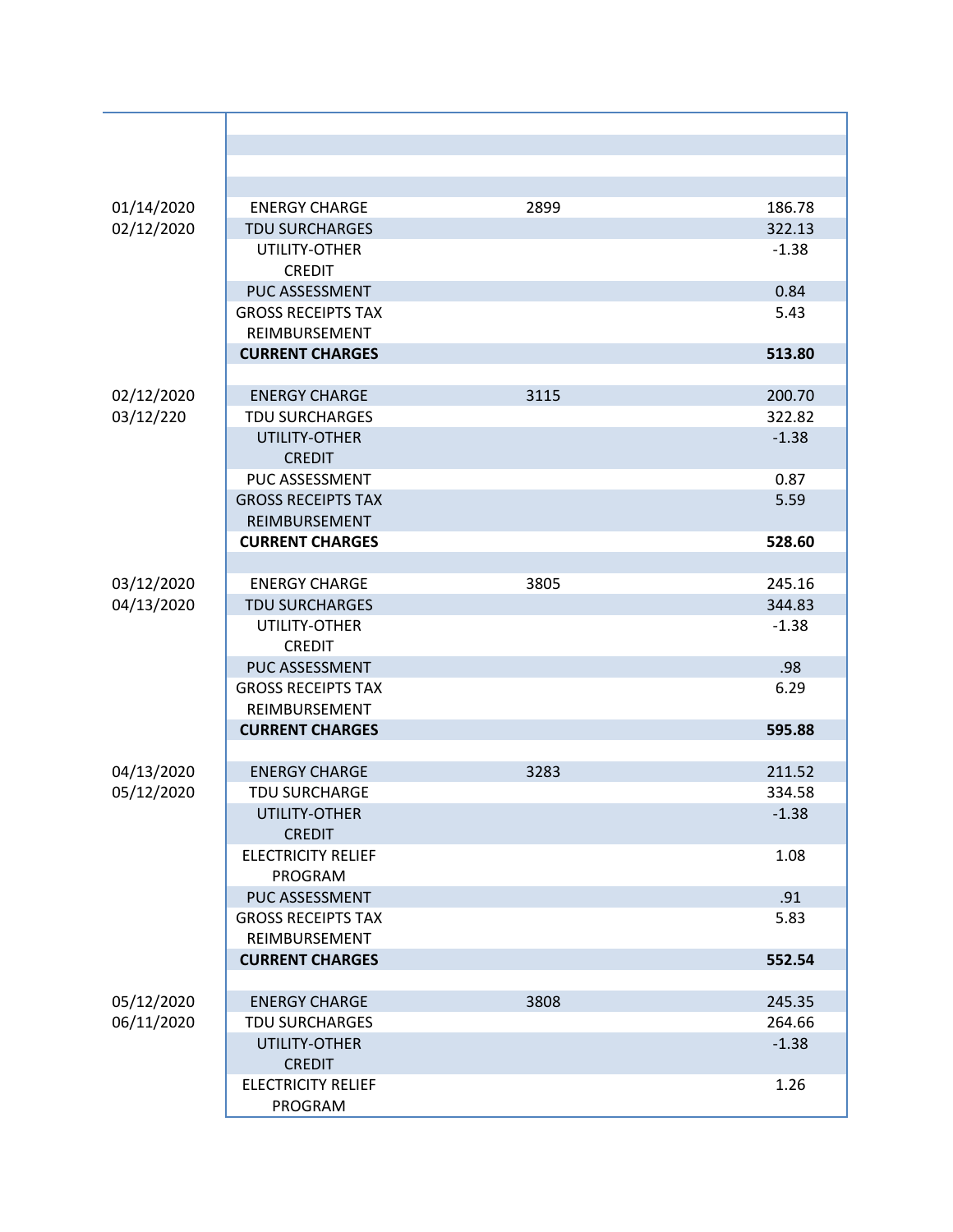|            | PUC ASSESSMENT            |      | 0.85    |
|------------|---------------------------|------|---------|
|            | <b>GROSS RECEIPTS TAX</b> |      | 5.45    |
|            | REIMBURSEMENT             |      |         |
|            | <b>CURRENT CHARGES</b>    |      | 516.19  |
| 06/11/2020 | <b>ENERGY CHARGE</b>      | 4979 | 320.80  |
| 07/12/2020 | <b>TDU SURCHARGES</b>     |      | 206.26  |
|            | UTILITY-OTHER             |      | $-1.38$ |
|            | <b>CREDIT</b>             |      |         |
|            | <b>ELECTRICITY RELIEF</b> |      | 1.64    |
|            | <b>PROGRAM</b>            |      |         |
|            | PUC ASSESSMENT            |      | .87     |
|            | <b>GROSS RECEIPTS TAX</b> |      | 5.62    |
|            | REIMBURSEMENT             |      |         |
|            | <b>CURRENT CHARGES</b>    |      | 533.81  |
|            |                           |      |         |
| 07/13/2020 | <b>ENERGY CHARGE</b>      | 4979 | 320.80  |
| 08/11/2020 | <b>TDU SURCHARGES</b>     |      | 205.47  |
|            | UTILITY-OTHER             |      | $-1.38$ |
|            | <b>CREDIT</b>             |      |         |
|            | <b>ELECTRICITY RELIEF</b> |      | 1.64    |
|            | <b>PROGRAM</b>            |      |         |
|            | PUC ASSESSMENT            |      | .87     |
|            | <b>GROSS RECEIPTS TAX</b> |      | 5.61    |
|            | REIMBURSEMENT             |      |         |
|            | <b>CURRENT CHARGES</b>    |      | 533.01  |
|            |                           |      |         |
| 08/11/2020 | <b>ENERGY CHARGE</b>      | 5164 | 332.72  |
| 09/10/2020 | <b>TDU SURCHARGES</b>     |      | 223.62  |
|            | UTILITY-OTHER             |      | $-1.12$ |
|            | <b>CREDIT</b>             |      |         |
|            | <b>ELECTRICITY RELIEF</b> |      | 1.70    |
|            | PROGRAM                   |      |         |
|            | PUC ASSESSMENT            |      | .92     |
|            | <b>GROSS RECEIPTS TAX</b> |      | 5.94    |
|            | REIMBURSEMENT             |      |         |
|            | <b>CURRENT CHARGES</b>    |      | 563.78  |
|            |                           |      |         |
| 09/10/2020 | <b>ENERGY CHARGE</b>      | 3831 | 246.83  |
| 10/09/2020 | <b>TDU SURCHARGES</b>     |      | 189.41  |
|            | UTILITY-OTHER             |      | $-1.12$ |
|            | <b>CREDIT</b>             |      |         |
|            | <b>ELECTRICITY RELIEF</b> |      | 1.26    |
|            | <b>PROGRAM</b>            |      |         |
|            | PUC ASSESSMENT            |      | 0.72    |
|            | <b>GROSS RECEIPTS TAX</b> |      | 4.65    |
|            | REIMBURSEMENT             |      |         |
|            | <b>CURRENT CHARGES</b>    |      | 441.75  |
|            |                           |      |         |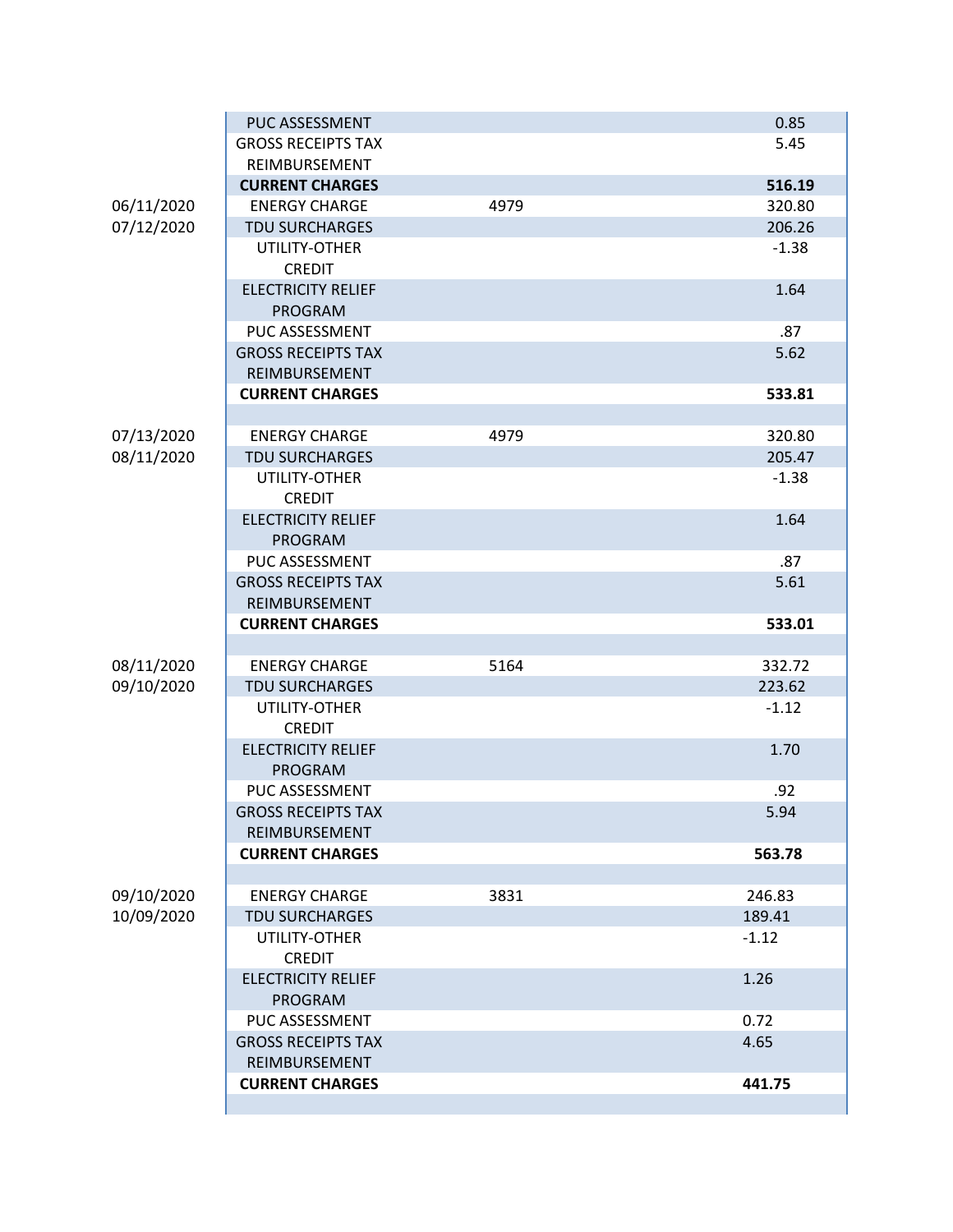| 10/09/2020 | <b>ENERGY CHARGE</b>      |      | 236.20  |
|------------|---------------------------|------|---------|
| 11/09/202  | <b>TDU SURCHARGES</b>     |      | 192.21  |
|            | UTILITY-OTHER             |      | $-1.12$ |
|            | <b>CREDIT</b>             |      |         |
|            | <b>ELECTRICITY RELIEF</b> |      | 1.21    |
|            | <b>PROGRAM</b>            |      |         |
|            | PUC ASSESSMENT            |      | .71     |
|            | <b>GROSS RECEIPTS TAX</b> |      | 4.57    |
|            | REMIBURSEMENT             |      |         |
|            | <b>CURRENT CHARGES</b>    |      | 433.78  |
|            |                           |      |         |
| 11/09/2020 | <b>ENERGY CHARGE</b>      | 3169 | 204.18  |
| 12/10/2020 | <b>TDU SURCHARGES</b>     |      | 289.87  |
|            | UTILITY-OTHER             |      | $-0.75$ |
|            | <b>CREDIT</b>             |      |         |
|            | <b>ELECTRICITY RELIEF</b> |      | 1.05    |
|            | PROGRAM                   |      |         |
|            | PUC ASSESSMENT            |      | .82     |
|            | <b>GROSS RECEIPTS TAX</b> |      | 5.27    |
|            | REIMBURSEMENT             |      |         |
|            | <b>CURRENT CHARGES</b>    |      | 500.44  |
|            |                           |      |         |
| 12/10/2020 | <b>ENERGY CHARGE</b>      | 3096 | 199.48  |
| 01/13/2021 | <b>TDU SURCHARGES</b>     |      | 423.94  |
|            | UTILITY-OTHER             |      | $-1.14$ |
|            | <b>CREDIT</b>             |      |         |
|            | <b>ELECTRICITY RELIEF</b> |      | 1.02    |
|            | <b>PROGRAM</b>            |      |         |
|            | <b>PUC ASSESSMENT</b>     |      | 1.03    |
|            | <b>GROSS RECEIPTS TAX</b> |      | 6.65    |
|            | REIMBURSEMENT             |      |         |
|            | <b>CURRENT CHARGES</b>    |      | 630.98  |
|            |                           |      |         |
| 01/13/2021 | <b>ENERGY CHARGE</b>      | 2814 | 181.31  |
|            | <b>TDU SURCHARGES</b>     |      | 217.65  |
|            | UTILITY-OTHER             |      | $-0.91$ |
|            | <b>CREDIT</b>             |      |         |
|            | <b>ELECTRICITY RELIEF</b> |      | 0.93    |
|            | <b>PROGRAM</b>            |      |         |
|            | PUC ASSESSMENT            |      | 0.66    |
|            | <b>GROSS RECEIPTS TAX</b> |      | 4.26    |
|            | REIMBURSEMENT             |      |         |
|            | <b>CURRENT CHARGES</b>    |      | 403.90  |
|            |                           |      |         |
|            |                           |      |         |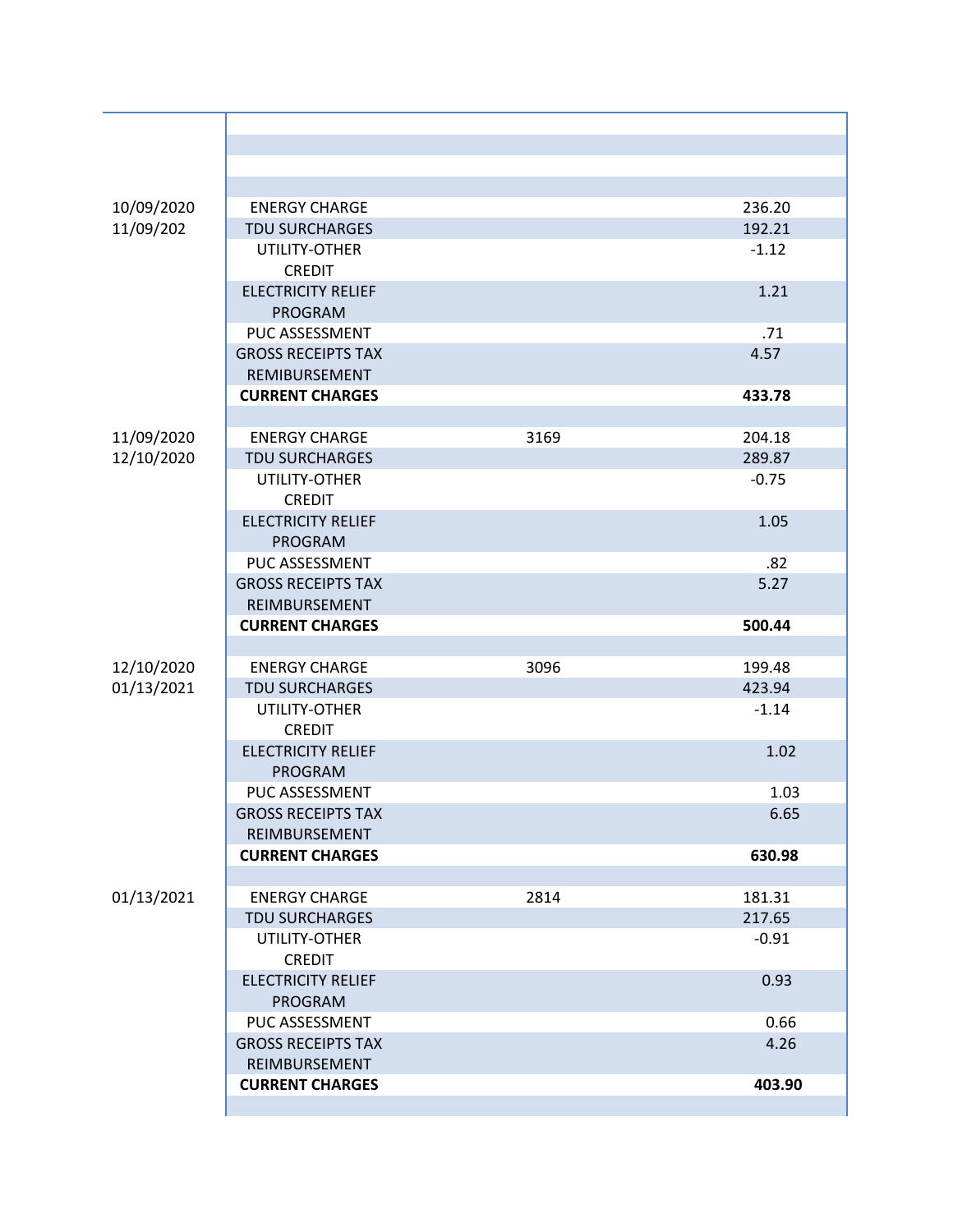| 02/11/2021 | <b>ENERGY CHARGE</b>      | 5065 | 326.34  |
|------------|---------------------------|------|---------|
| 03/12/2021 | <b>TDU SURCHARGES</b>     |      | 380.96  |
|            | UTILITY-OTHER             |      | $-0.91$ |
|            | <b>CREDIT</b>             |      |         |
|            | <b>ELECTRICITY RELIEF</b> |      | 1.67    |
|            | PROGRAM                   |      |         |
|            | PUC ASSESSMENT            |      | 1.17    |
|            | <b>GROSS RECEIPTS TAX</b> |      | 7.56    |
|            | REIMBURSEMENT             |      |         |
|            | <b>CURRENT CHARGES</b>    |      | 716.79  |
|            |                           |      |         |
| 03/12/2021 | <b>ENERGY CHARGE</b>      | 3081 | 198.51  |
| 04/13/2021 | <b>TDU SURCHARGES</b>     |      | 162.16  |
|            | UTILITY-OTHER             |      | $-0.91$ |
|            | <b>CREDIT</b>             |      |         |
|            | <b>ELECTRICITY RELIEF</b> |      | 1.02    |
|            | <b>PROGRAM</b>            |      |         |
|            | PUC ASSESSMENT            |      | .60     |
|            | <b>GROSS RECEIPTS TAX</b> |      | 3.85    |
|            | REIMBURSEMENT             |      |         |
|            | <b>CURRENT CHARGES</b>    |      | 365.23  |
|            |                           |      |         |
| 04/13/2021 | <b>ENERGY CHARGE</b>      |      | 194.31  |
| 05/12/2021 | <b>TDU SURCHARGES</b>     |      | 194.58  |
|            | UTILITY-OTHER             |      | $-0.91$ |
|            | <b>CREDIT</b>             |      |         |
|            | <b>ELECTRICITY RELIEF</b> |      | 1.19    |
|            | <b>PROGRAM</b>            |      |         |
|            | PUC ASSESSMENT            |      | .64     |
|            | <b>GROSS RECEIPTS TAX</b> |      | 4.15    |
|            | REIMBURSEMENT             |      |         |
|            | <b>CURRENT CHARGES</b>    |      | 393.96  |
|            |                           |      |         |
| 05/12/2021 | <b>ENERGY CHARGE</b>      |      | 242.09  |
| 06/11/2021 | <b>TDU SURCHARGES</b>     |      | 218.08  |
|            | UTILITY-OTHER             |      | $-0.91$ |
|            | <b>CREDIT</b>             |      |         |
|            | <b>ELECTRICITY RELIEF</b> |      | 1.48    |
|            | PROGRAM                   |      |         |
|            | PUC ASSESSMENT            |      | .76     |
|            | <b>GROSS RECEIPTS TAX</b> |      | 4.91    |
|            | REIMBURSEMENT             |      |         |
|            | <b>CURRENT CHARGES</b>    |      | 466.41  |
|            |                           |      |         |
|            |                           |      |         |
|            |                           |      |         |
|            |                           |      |         |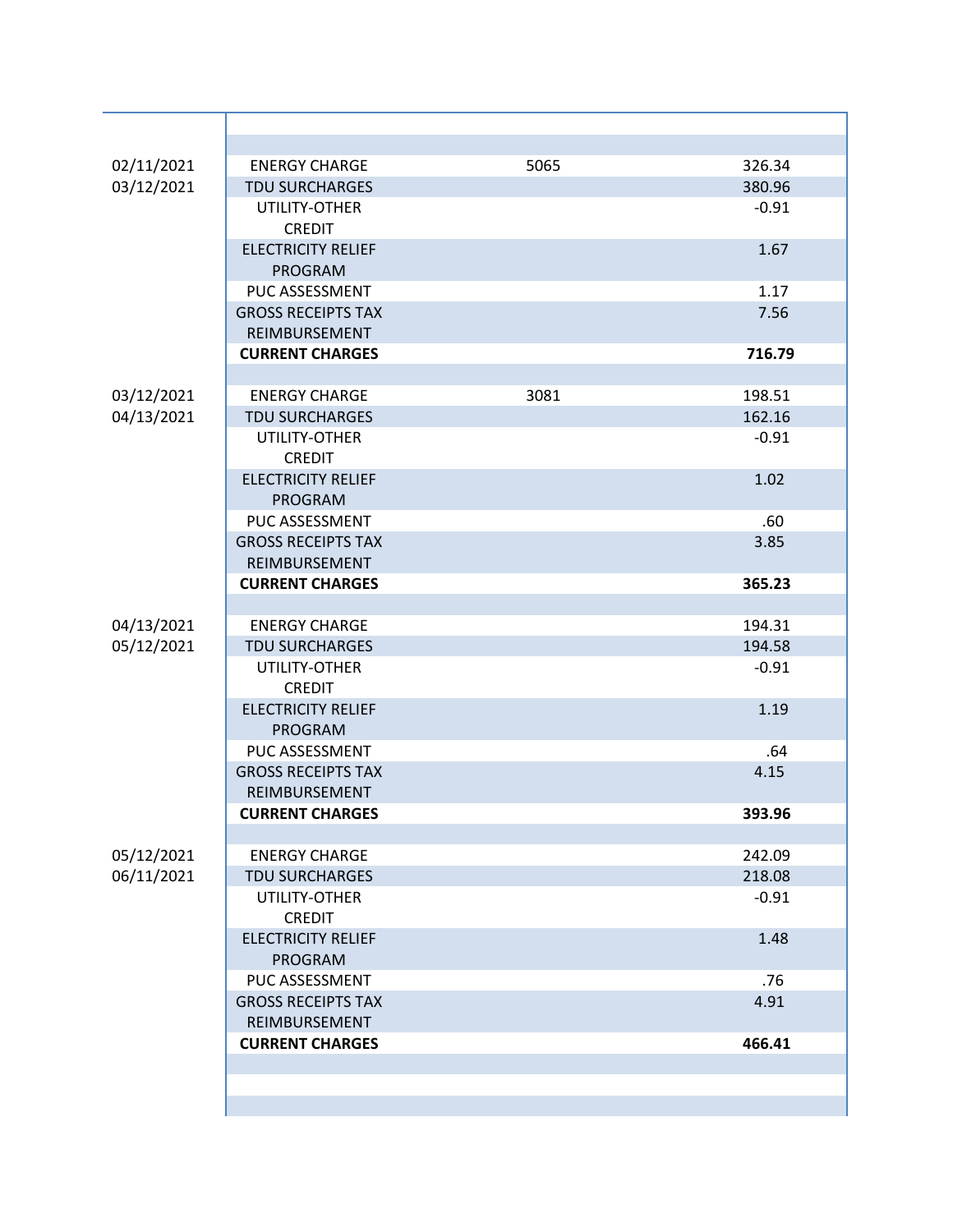| 06/11/2021 | <b>ENERGY CHARGE</b>      | 6499 | 350.88  |
|------------|---------------------------|------|---------|
| 07/13/2021 | <b>TDU SURCHARGES</b>     |      | 322.22  |
|            | UTILITY -OTHER            |      | $-0.91$ |
|            | <b>CREDIT</b>             |      |         |
|            | <b>ELECTRICITY RELIEF</b> |      | 2.14    |
|            | <b>PROGRAM</b>            |      |         |
|            | PUC ASSESSMENT            |      | 1.12    |
|            | <b>GROSS RECEIPTS TAX</b> |      | 7.19    |
|            | REIMBURSEMENT             |      |         |
|            | <b>CURRENT CHARGES</b>    |      | 682.64  |
|            |                           |      |         |
| 07/13/2021 | <b>ENERGY CHARGE</b>      | 9170 | 495.09  |
| 08/11/2021 | <b>TDU SURCHARGES</b>     |      | 407.99  |
|            | UTILITY-OTHER             |      | $-.91$  |
|            | <b>CREDIT</b>             |      |         |
|            | <b>ELECTRICITY RELIEF</b> |      | 3.03    |
|            | <b>PROGRAM</b>            |      |         |
|            | PUC ASSESSMENT            |      | 1.51    |
|            | <b>GROSS RECEIPTS</b>     |      | 9.66    |
|            | <b>REIMBURSEMENTS</b>     |      |         |
|            | <b>CURRENT CHARGES</b>    |      | 916.37  |
|            |                           |      |         |
|            |                           |      |         |
| 08/11/2021 | <b>ENERGY CHARGE</b>      | 7718 | 416.69  |
| 09/10/2021 | <b>TDU SURCHARGES</b>     |      | 333.93  |
|            | UTILITY-OTHER             |      | $-0.73$ |
|            | <b>CREDIT</b>             |      |         |
|            | <b>ELECTRICITY RELIEF</b> |      | 2.55    |
|            | PROGRAM                   |      |         |
|            | PUC ASSESSMENT            |      | 1.25    |
|            | <b>GROSS RECEIPTS TAX</b> |      | 8.03    |
|            | REIMBURESMENT             |      |         |
|            | <b>CURRENT CHARGES</b>    |      | 761.72  |
| 09/10/2021 | <b>ENERGY CHARGE</b>      | 6058 | 327.07  |
| 10/10/2021 | <b>TDU SURCHARGES</b>     |      | 282.77  |
|            | UTILITY-OTHER             |      | $-0.73$ |
|            | <b>CREDIT</b>             |      |         |
|            | <b>ELECTRICITY RELIEF</b> |      | 2.00    |
|            | PROGRAM                   |      |         |
|            | PUC ASSESSMENT            |      | 1.02    |
|            | <b>GROSS RECEIPTS TAX</b> |      | 6.52    |
|            | REIMBURSEMENT             |      |         |
|            | <b>CURRENT CHARGES</b>    |      | 618.65  |
|            |                           |      |         |
|            |                           |      |         |
|            |                           |      |         |
|            |                           |      |         |
|            |                           |      |         |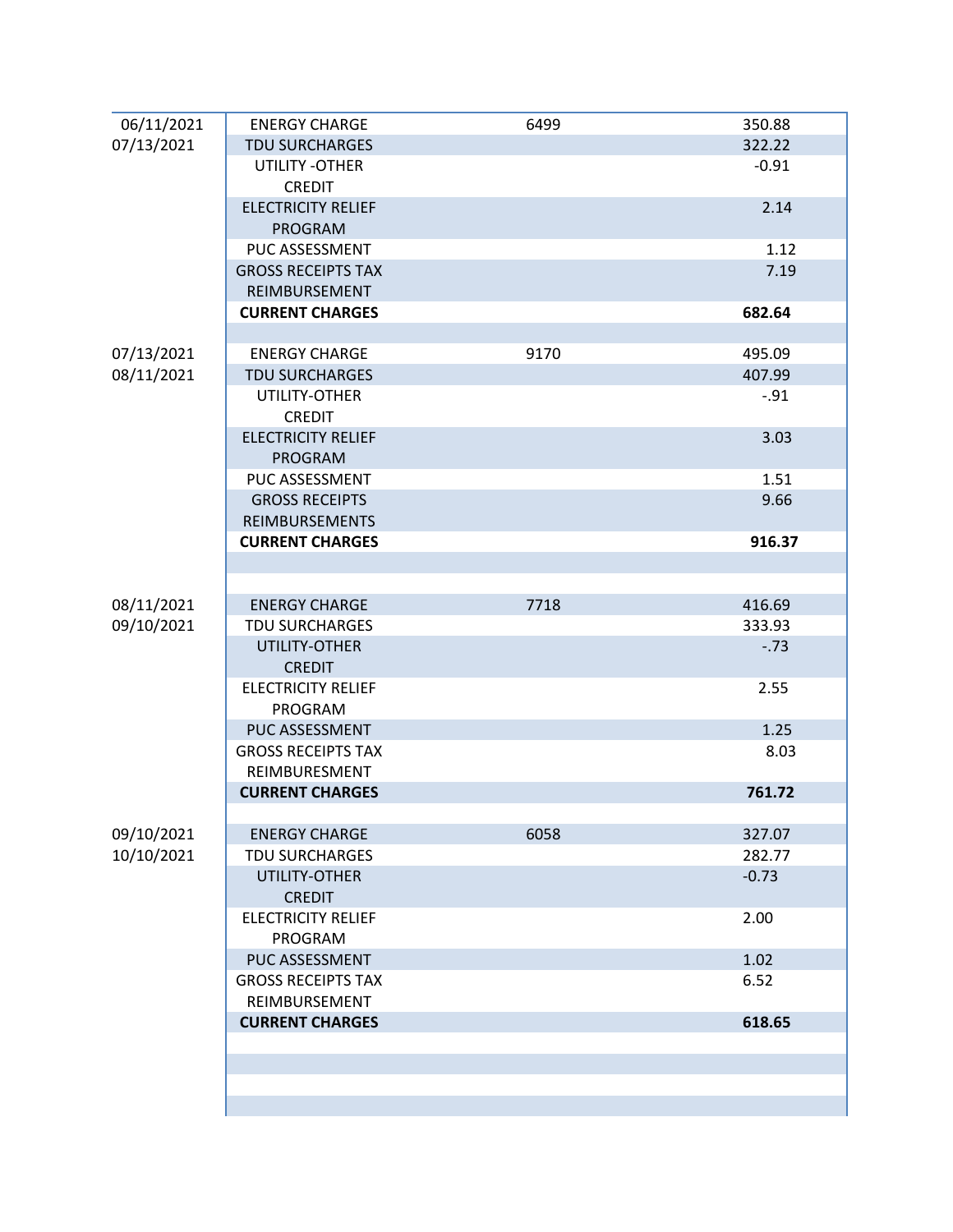| 10/10/2021 | <b>ENERGY CHARGE</b>      | 4473 | 241.50  |
|------------|---------------------------|------|---------|
| 11/08/2021 | <b>TDU SURCHARGES</b>     |      | 237.52  |
|            | UTILITY-OTHER             |      | $-0.73$ |
|            | <b>CREDIT</b>             |      |         |
|            | PUC ASSESSMENT            |      | 0.79    |
|            | <b>GROSS RECIPTS TAX</b>  |      | 5.11    |
|            | REIMBURSEMENT             |      |         |
|            | <b>CURRENT CHARGES</b>    |      | 484.19  |
|            |                           |      |         |
|            |                           |      |         |
| 11/08/2021 | <b>ENERGY CHARGE</b>      | 3335 | 180.06  |
| 12/09/2021 | <b>TDU SURCHARGES</b>     |      | 222.85  |
|            | UTILITY-OTHER             |      | $-0.73$ |
|            | <b>CREDIT</b>             |      |         |
|            | PUC ASSESSMENT            |      | 0.67    |
|            | <b>GROSS RECEIPTS TAX</b> |      | 4.31    |
|            | REIMBURSEMENT             |      |         |
|            | <b>CURRENT CHARGES</b>    |      | 407.16  |
|            |                           |      |         |

| 12/09/2021<br>01/12/2022 | <b>ENERGY CHARGE</b>                       | 3237 | 174.77   |
|--------------------------|--------------------------------------------|------|----------|
|                          | TDU CHARGE                                 |      | 458.94   |
|                          | UTILITY- OTHER<br><b>CREDIT</b>            |      | $-0.93$  |
|                          | PUC ASSESSMENT                             |      | 1.05     |
|                          | <b>GROSS RECEIPTS TAX</b><br>REIMBURSEMENT |      | 6.77     |
|                          | <b>CURRENT CHARGES</b>                     |      | \$640.60 |
|                          |                                            |      |          |
|                          |                                            |      |          |
|                          |                                            |      |          |
|                          |                                            |      |          |
|                          |                                            |      |          |
|                          |                                            |      |          |
|                          |                                            |      |          |
|                          |                                            |      |          |
|                          |                                            |      |          |
|                          |                                            |      |          |
|                          |                                            |      |          |
|                          |                                            |      |          |
|                          |                                            |      |          |
|                          |                                            |      |          |
|                          |                                            |      |          |